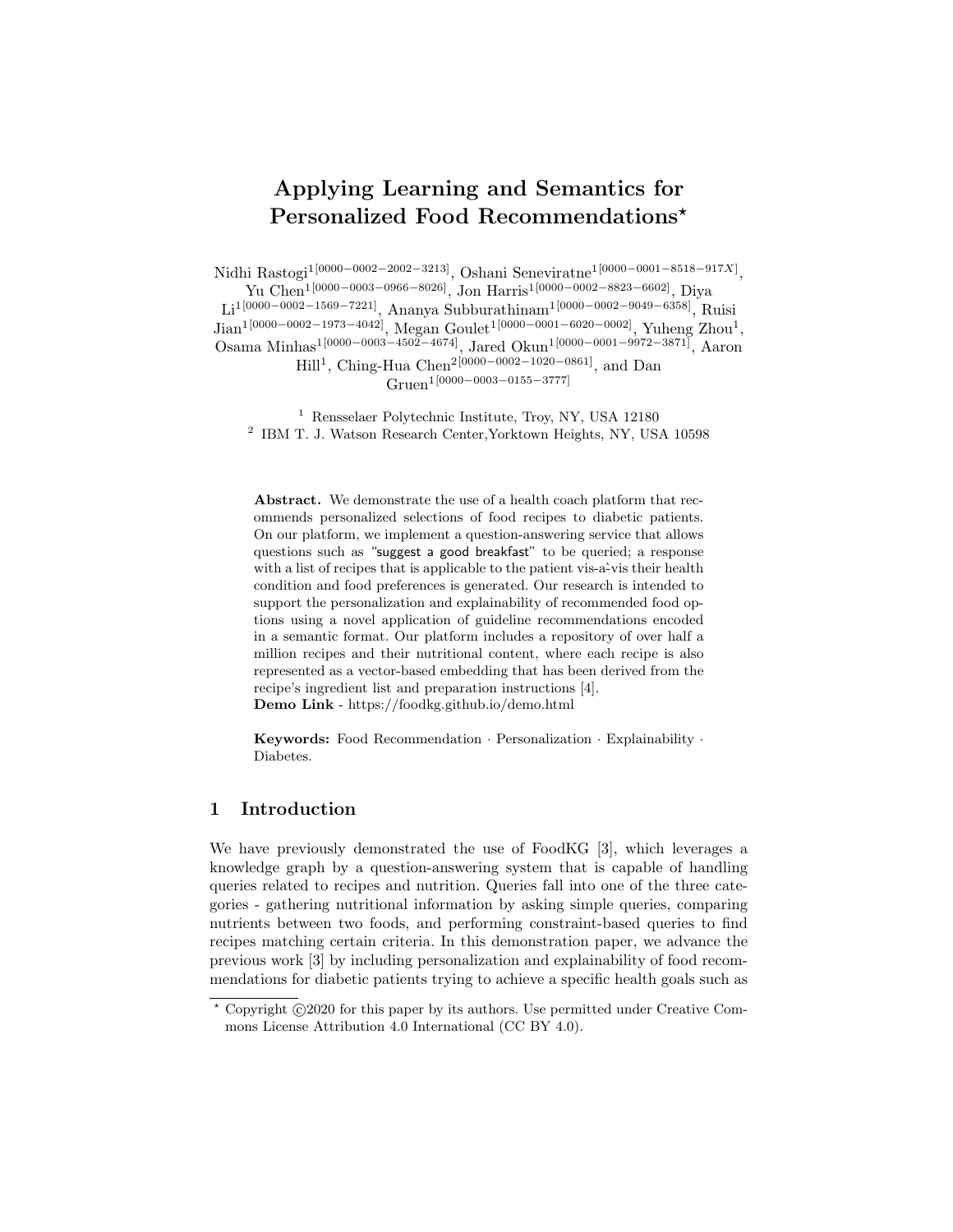2 N. Rastogi et al.

maintaining a consistent carbohydrate intake throughout each day. Our health coach platform was developed as part of the Health Empowerment by Analytics, Learning and Semantics<sup>1</sup> (HEALS) project [7]. Currently, we use the platform to encourage healthy eating by recommending food choices that concurrently consider criteria such as health goals, medical guidelines and food preferences. This work uses a curated version of the recipe dataset, Recipe1M+ [5].

## 2 Related Work

Recent research in food recommender systems has been mainly on suggesting user variations to food options [6]. Recommendation systems draw similarities between food recipes by comparing them in terms of attributes such as ingredients, preparation, and meal-type and compute how much alike two food options are. Ranking of suggested food choices based on these attributes [9] has been implemented to analyze the healthiness of a recipe or a meal plan. Those that consider user feedback in re-ranking food options tend to stick to popular choices without offering healthier alternatives [8]. The glaring issue with most of these approaches is that the recommended food options are typically not personalized. Personalized food recommender systems can assist users in selecting daily food options based on nutrition guidelines and user food choices. Another gap we have identified is that food options are not presented in a way that can convince users to change their current eating habits. Explaining food options creates transparency between the user and the recommendation system concerning aspects that allow users to customize recommendations to fit their food preferences.

### 3 Background

The HEALS healthcoach is fundamentally rooted in personalization and explainability of food recommendations to the user.

Personalization - For food recommendations to be relevant and useful to individual users, it is important that they be personalized. A simple query such as "Suggest a good breakfast with eggs" should yield different results for users with different preferences and health concerns; what is "good" for one may not be appropriate for another. Our health coach platform supports personalization across a number of factors including: explicitly stated food preferences (likes, dislikes and foods that must be avoided), historical eating patterns, the user's dietary goals and constraints based on their health condition and the specific ADA guidelines that apply to them.

Explainability - A guiding principle for health coach is the ability to explain its recommendations and the rationales behind them. Explanations play an important educational role with health coach and its intended use, especially with newly diagnosed patients. By explicitly surfacing the guidelines that apply to a specific user, explanations remind the user of their dietary goals and help them

<sup>&</sup>lt;sup>1</sup> This work is supported by IBM Research AI through the AI Horizons Network.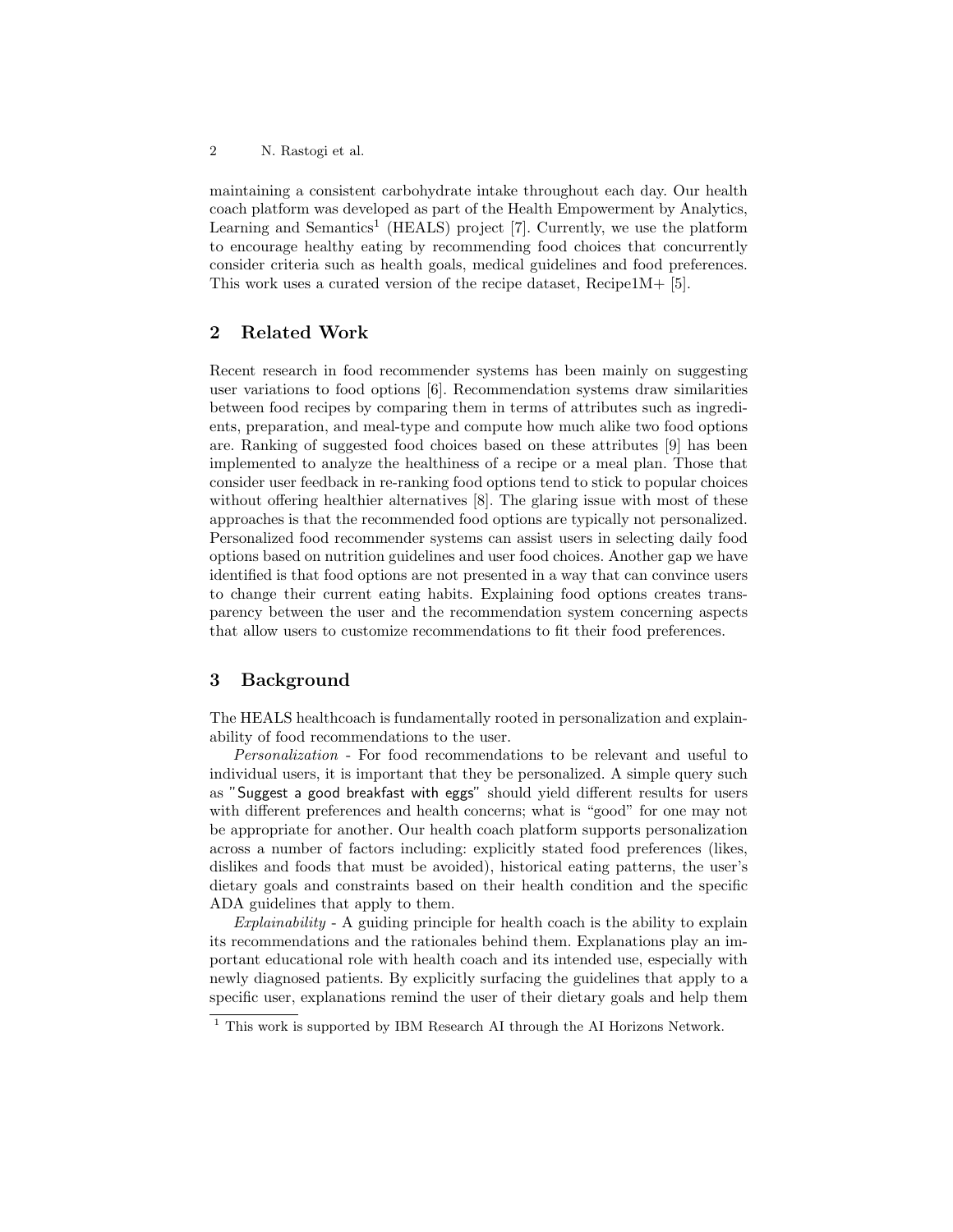understand how they apply to specific food choices. By referencing patterns seen in their eating history, the system helps users reflect on their eating behavior and understand specific areas on which to focus. Explanations in health coach are surfaced in several ways. The system shows the guidelines it takes into consideration, and indicates why each specific guideline apply to the user. It reveals graphically the specific historical information on which a summary status judgment is based. And it can support other explanations as well, for example to show why a specific food was selected or which foods in the patient's history it resembles and could replace with a healthier choice.

Exemplar Usage - We illustrate the use of the HEALS health coach platform by two different diabetic patient personas. Jen is a 55-year-old female, weighs 155 lbs, and is 5'5" tall. She has Type 2 diabetes and recently started on a regular insulin regimen. Bob is a 58-year-old male, weighs 285 lbs, and is 5'10" tall. He is pre-diabetic.

We describe here a typical use of the health coach by Jen. Glancing at the HEALS health coach one morning, she notices that there is an advisory message for her - "Be sure to have breakfast today". Curious to learn more, she checks further details, which leads her to the analysis screen. Here, she sees the carbohydrate intake chart from the past 7 days and that she has sometimes skipped breakfast. The system reminds her that ADA guidelines indicate that, as a diabetic on constant insulin therapy, she should maintain a consistent level of carbohydrate intake during the day. Jen queries the HEALS health coach platform for breakfast suggestions. The Q&A based chat bot answers questions such that they meet the health requirements of individual persona as well as it's food preferences. As an example, for the query - "Suggest a good breakfast with eggs", the corresponding result can be seen in Table 1. For comparison purposes, results have been shared for the same query when asked by the other persona (Bob). Response generated for a given query for each persona reflects the integrated outcome of various health coach services, which are described in the following section.

| Persona    | Response                                    |
|------------|---------------------------------------------|
| Jen        | Crockpot Creme Brulee French Toast          |
|            | Fried Eggs in Tomatoes                      |
|            | Schnitzel Eierkuchen - Bacon and Ham Omelet |
|            | Greek Chips With Egg and Tomato             |
|            | Pumpkin Spice Muffins (Like Dunkin Donuts)  |
| <b>Bob</b> | Beautiful Egg Blossoms                      |
|            | Cheese Omelette (Omelette Au Fromage)       |
|            | Hash Browns Ham Quiche                      |
|            | Eggs Benedict Pumpkin Muffins with Walnuts  |
|            | Kentucky Farmhouse Scramble (Throwdown)     |

Table 1. Example response to query "Suggest a good breakfast with eggs" for Jen, Bob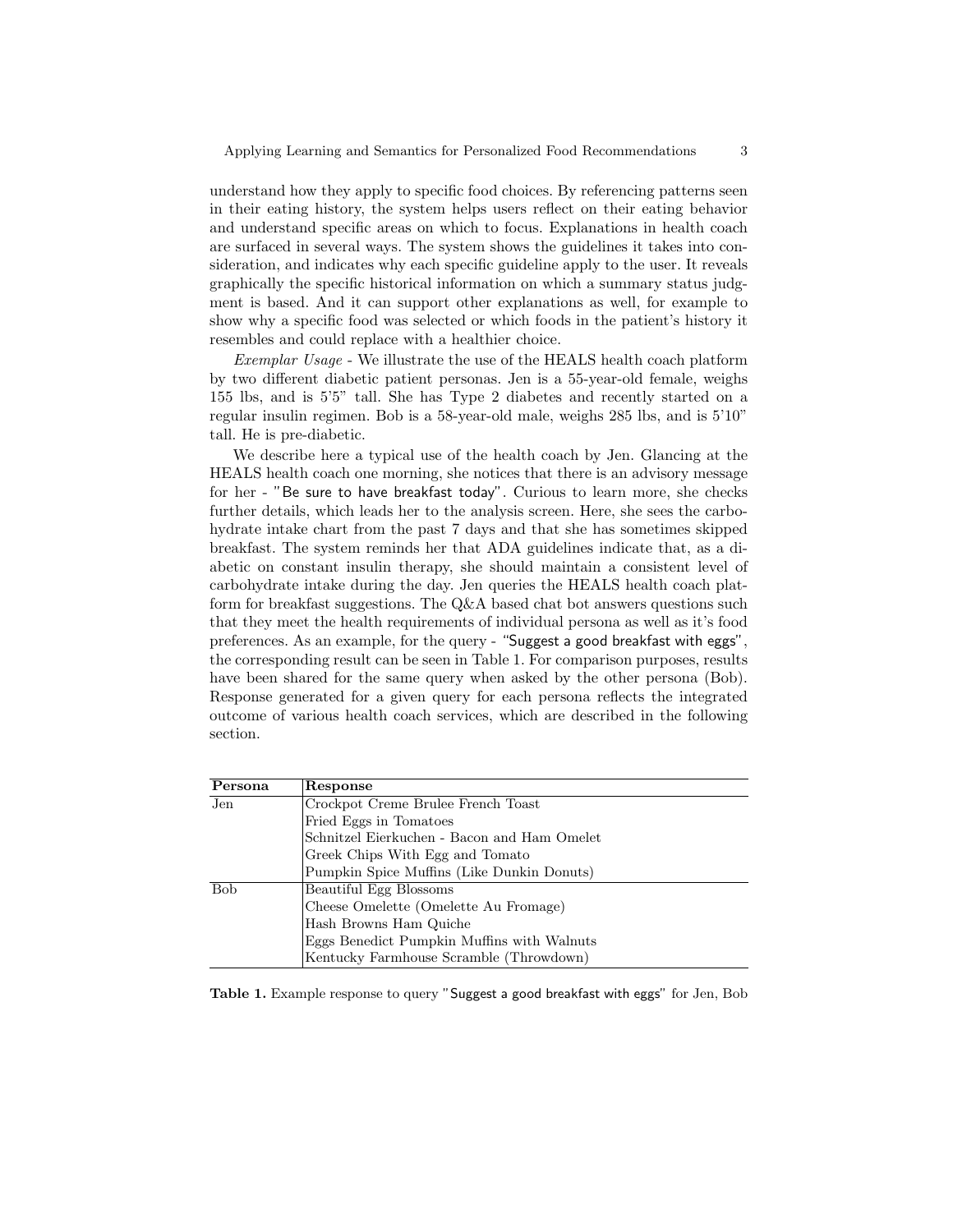4 N. Rastogi et al.

### 4 Health Coach Components

1. Lifestyle Guideline Representation using Semantics - The "Lifestyle Management" position statement of the American Diabetes Association (ADA)<sup>2</sup> defines a set of guidelines for supporting medical nutrition treatment for diabetic patients. These guidelines are categorized by topics (such as "Dietary fat"), and each provides an "Evidence Rating" stating how strongly various existing studies support them. As an example, one of the lifestyle guidelines reads:

"For individuals whose daily insulin dosing is fixed, a consistent pattern of carbohydrate intake with respect to time and amount may be recommended to improve glycemic control and reduce the risk of hypoglycemia."

We modeled a high-level guideline ontology<sup>3</sup> consisting of concepts such as LifestyleGuideline, PharmacologicGuideline, DietaryGuideline and ActivityGuideline. As a proof of concept, we analyzed five exemplary lifestyle guidelines that can be represented in a computable manner using OWL with property restrictions. The other ADA dietary guidelines will be converted into the corresponding computable formats to expand our application scope.

2. Summarization - In order to provide personalized suggestions to diabetic patients, we have selected six of the aforementioned lifestyle guidelines<sup>2</sup> for patient evaluation. Subsets of these guidelines are assigned to each persona based on their health condition and their dietary goals. Once these guidelines are given, we automatically generate guideline evaluation summaries in natural language using an existing time-series summarization (TSS) framework [2]. An example summary reads as:

"This past full week, you have done slightly well at keeping your carbohydrate intake relatively fixed."

We make these evaluations using a patient's daily food log data and rely on rules we created to reflect the standards stated within the selected guidelines.

- 3. Question Answering KBQA [1] obtains answers from a knowledge graph that provides a natural and intuitive way to access vast knowledge resources. A natural language question is the input to this service, which is augmented by the persona's dietary preferences, and applicable health guidelines. Through deep learning, KBQA retrieves a set of recipes from the FoodKG [3] to satisfy these requirements. This is an enhancement to the previous demo [3](presented at ISWC 2019). Another KG augmentation module can handle numerical comparisons (e.g., "Breakfast with carbohydrates in the range of 5g to 30g"), and finally, a constraint modeling module can handle negations (e.g., "Breakfast that does not have peanuts").
- 4. Similarity Ranking After obtaining the candidate results from KBQA (recommendation list), the candidate list is re-sorted according to the relevance

 $^{2}$  https://doi.org/10.2337/dc20-S005

<sup>3</sup> https://foodkg.github.io/dgo